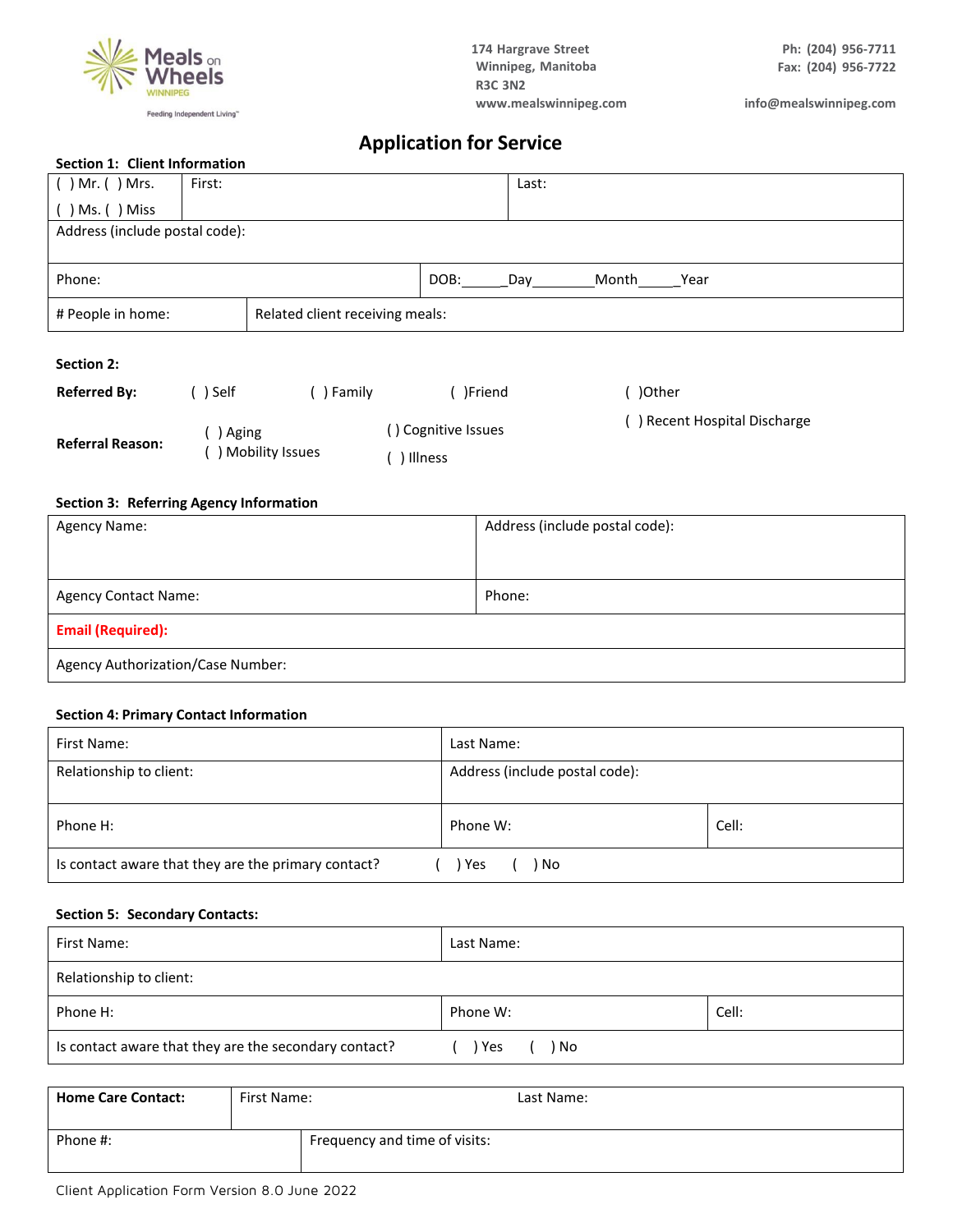**Section 6: Billing Information**

| <b>Bill To:</b>            | Client     | Agency | <b>Primary Contact</b>         |  |  |  |  |  |  |
|----------------------------|------------|--------|--------------------------------|--|--|--|--|--|--|
| Other if not listed above: |            |        |                                |  |  |  |  |  |  |
| First Name:                | Last Name: |        |                                |  |  |  |  |  |  |
| Relationship to client:    |            |        | Address (include postal code): |  |  |  |  |  |  |
| Phone H:                   |            |        | Cell:<br>Phone W:              |  |  |  |  |  |  |

*The initial payment of a \$25.00 set up fee and pre-purchase of 10 meals can be made by credit card. Invoices are issued during the first week of the month, payments can be made by cash, cheque, money order of pre-authorized debit (form attached). Credit card payments for invoices are not accepted.*

#### **Section 7: Diet Information**

| Type of Diet:               |  |
|-----------------------------|--|
| Food Allergies:             |  |
| Food Dislikes/Intolerances: |  |

#### **Section 8: Meal Service Pattern** *(Weekend service is not available in all areas)*

#### Minimum of 2 Hot Meals or 1 Frozen Meal Pack Per Week (frozen meal packs are not available in some areas)

| Day:                                                 | M | W | Thu | Fri | Sat | Sun |
|------------------------------------------------------|---|---|-----|-----|-----|-----|
| <b>Hot Meal</b>                                      |   |   |     |     |     |     |
| Large Portion Hot Meal<br>Available in limited areas |   |   |     |     |     |     |
| Cold Bag Supper                                      |   |   |     |     |     |     |
| Frozen Meal Package                                  |   |   |     |     |     |     |
| (5 entrees)                                          |   |   |     |     |     |     |

#### **Section 8: Delivery Information**

| Buzzer Code:                  |  | Lock Box Code: |                      | <b>Front Door</b>       | <b>Back Door</b> |  |
|-------------------------------|--|----------------|----------------------|-------------------------|------------------|--|
| Pets                          |  | Poor hearing   |                      | Poor vision             | Poor mobility    |  |
| If not home:<br>Leave at door |  |                | Leave with caretaker | Return meal to facility | Notify contact   |  |

#### **Section 10: Meal Service Information**

- **( )** Cancel service after 10 meals
- **( )** Continue service until MOW notified

#### **Section 11: Office Use Only**

| <b>Route Assignment:</b>    |  |                 | <b>Route Sequence:</b> |               |  |                |  |              |
|-----------------------------|--|-----------------|------------------------|---------------|--|----------------|--|--------------|
| <b>Start Date:</b>          |  |                 |                        |               |  |                |  |              |
| <b>Policies Reviewed:</b> ( |  | 10 Meal Minimum |                        | Delivery Time |  | <b>Billing</b> |  | Cancellation |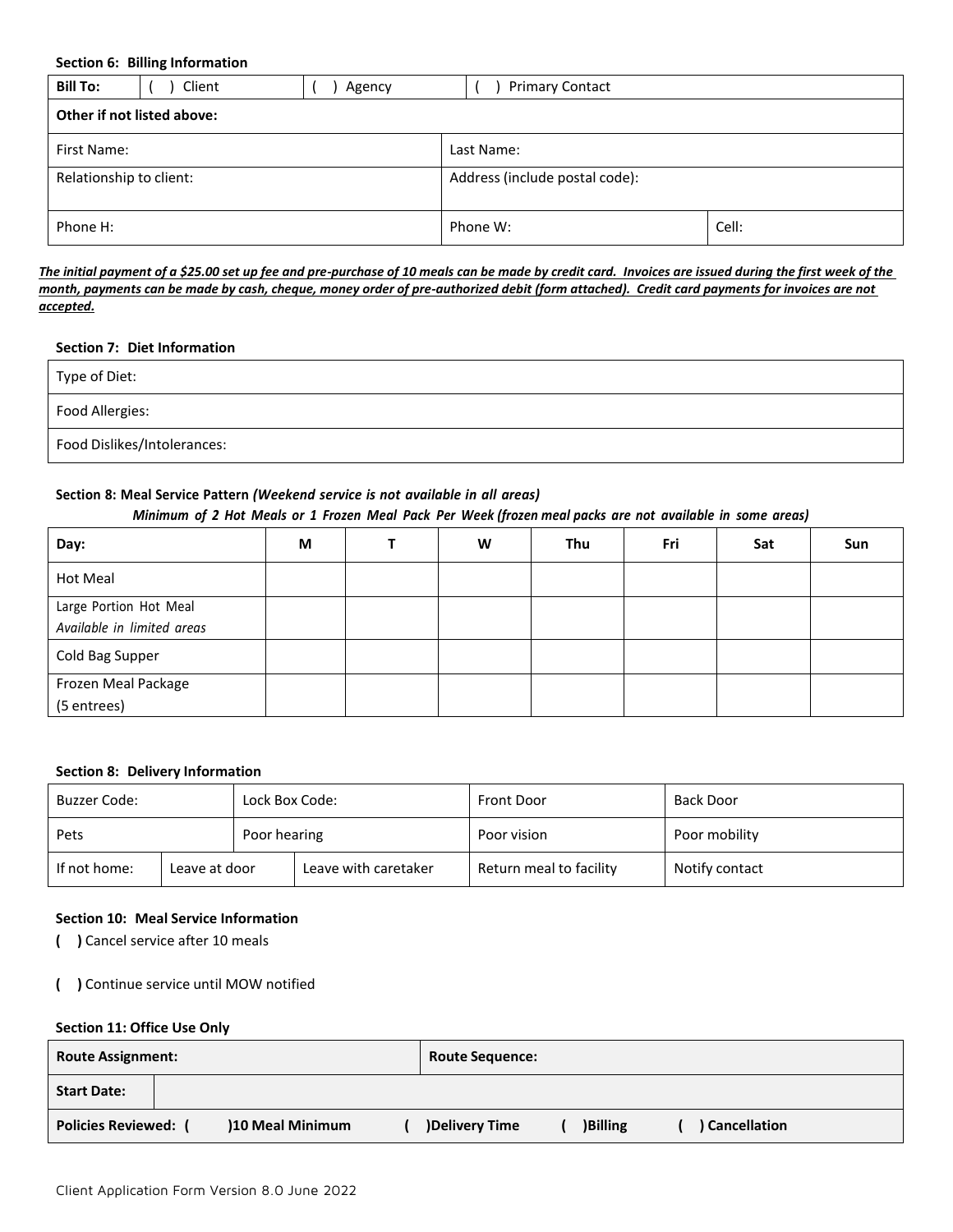

Feeding Independent Living

174 Hargrave Street Winnipeg, MB, R3C 3N2 PH:204-956-7711 FX:204-956-7722 [info@mealswinnipeg.com](mailto:info@mealswinnipeg.com)

APPLICATION FOR OR CHANGE TO

# **PAD (PRE-AUTHORIZED DEBIT)**

I/we authorize Meals on Wheels of Winnipeg Inc. to begin deductions as per my/our instructions for monthly **regular recurring payments and/or one-time payments from time to time, for payment of all charges arising under my/our Meals on Wheels account(s). Regular monthly payments for the full amount of services delivered will be debited to my/our specified account on the 7th day of each month. Meals on Wheels of Winnipeg Inc. will obtain my/our authorization for any other one-time or sporadic debits.**

**This authority is to remain in effect until Meals on Wheels of Winnipeg Inc. has received written notification from me/us of its change or termination. This notification must be received at least ten (10) business days before the next debit is scheduled at the address provided below. I/We may obtain a sample cancellation form, or more information on my/our right to cancel a PAD Agreement at my/our financial institution or by visiting [www.cdnpay.ca.](http://www.cdnpay.ca/)**

**I/we have certain recourse rights if any debit does not comply with this agreement. For more information on how to dispute a PAD that does not comply with this agreement, to obtain a form for a Reimbursement Claim, or for more information on my/our recourse rights, I/we may contact my/our financial institution or visit [www.cdnpay.ca](http://www.cdnpay.ca/)**

## **WAIVER OF PRE-NOTIFICATION**

**I hereby waive my right to pre-notification of upcoming Pre-Authorized Debits authorized by this form.** I understand that Meals on Wheels releases client statement of accounts by the third business day in a month, and the total amount of any upcoming PAD can be obtained, by phone, during Meals on Wheels' regular business hours after the third business day of the month.

## **ADDITIONAL SERVICE CHARGES**

Additional charges will be incurred for the following and will appear on the following month's invoice: Returned

**payment transaction - \$1.50**

### **Recalled payment by payee per payment - \$11.50**

**Representment fee - this fee is incurred if there are "Non-sufficient Funds" or "Funds Not Cleared" on the 7 th of the month, the debit will automatically recur after 5 business days - \$1.50**

**I/we authorize Meals on Wheels of Winnipeg Inc. to charge additional service charges for the above noted transactions.** These deductions are per my/our instructions for one-time payments from time to time, for payment of all charges arising under my/our Meals on Wheels account(s).

**Next Page…**